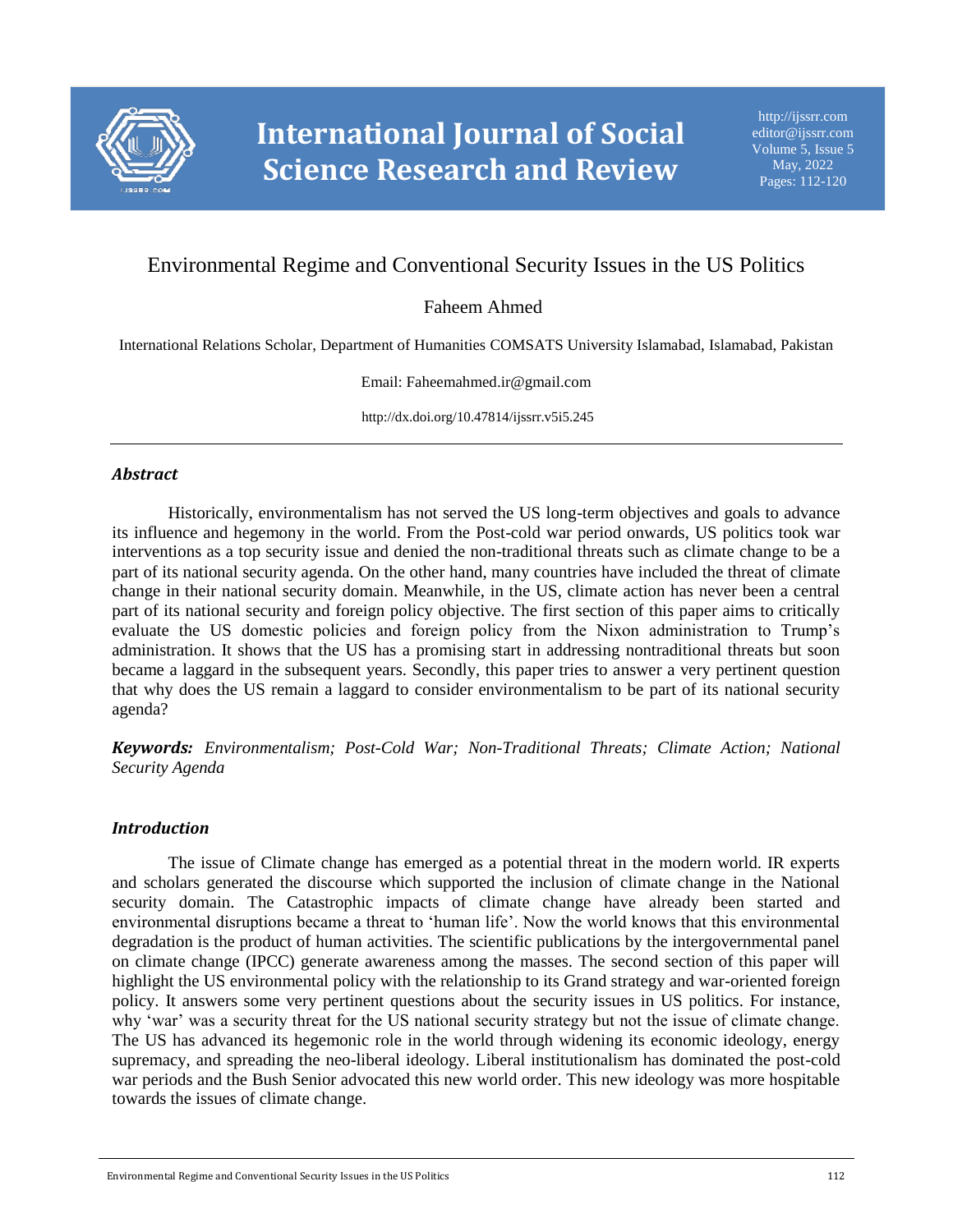

# **Global Environmentalism and the USA**

The year 1960 gave birth to the environmental movement in international relations when anthropogenic climate change was declared a threat to humans and ecosystems. Industrial production and consumption grew at an unprecedented level after the second world war. Conventional use of energy resources created severe ecological problems like global warming and climate change. During this time there was a rise in environmental lawmaking and multilateralism. When new discourses like sustainable development, climate justice, and environmental security were emerging. A new set of responsibilities and burdens have been posted on the developed and developing world for mitigation and adaptation. Being a technologically advanced and rich state, the US played the role of leader at the start. The US had the biggest ecological footprint on a per capita level. But after 1990 when the carbon emissions grew at an unprecedented level as compared to the preindustrial level, the world needed the most effective measures to stop that. The US has been less interested in resolving this issue. As history shows, the US environmental foreign policy has been influenced by its domestic political culture and economic system. Its domestic political and economic system is mainly dependent on the principle of economic maximization and the ideology of economic rationalism. The US had a history of not involving in any multilateral agreement or treaty which does not serve its economic interests or hurt its market competitiveness. US domestic moral and liberal values are the important constituent of its foreign policy. The promotion and expansion of its domestic economic and liberal values reflect its foreign policy goals. In the post-cold war period, the US grand strategy proved to be a major constraint on its effective policymaking and actions on environmental issues. The understanding of the historical position of the US on environmental issues is very pertinent to understanding why and how the US securitized one issue over another (Policy, 2012).

#### **Nixon Administration**

The first Earth summit in 1972 at Stockholm began the official environmental law to be followed in international relations. Richard Nixon was the president at that time and played a proactive role in the Stockholm summit. He was regarded as the best environmental lawmaker and policymaker in the US. He initiated the National Environmental Policy Act (NEPA) Council on Environmental Quality (CEQ) and the Environmental Protection Agency (EPA) and through this US-built its green reputation. Stockholm conference gave birth to many international NGOs for environmental protection with the governments. There were two major contributions to the US at the Stockholm conference. At first, the US supported the inception of the United Nations Environmental Program (UNEP) and committed to voluntarily giving 100 million dollars fund for the UNEP. Despite this step, the US rejected and took a concrete position to oppose the funding for sustainable development to meet the environmental goals and targets for poor countries. This stance of the USA got severe criticism from the rest of the world. Along with this, the USA faced criticism during the Vietnam war because of the use of agent orange through military and atomic testing. Therefore, the Nixon administration used Stockholm conference initiatives to cover its face in the eye of the public and the international community (Harris P. G., 2001).

# **Carter Administration**

President Jimmy Carter seemed to be more modest than Nixon on environmental policies. But carter failed to play any leadership role because of the ongoing energy crisis and security situation with Iran. He proposed an energy bill to introduce synthetic fuels which were later dismantled by Regan. On the foreign policy level, he banned toxic waste export to other countries and supported climate change research by the government. He questioned American oil dependency and wanted to promote renewable energy resources. Despite this, Carter saw the Persian Gulf oil as a potential interest of the US. He created a military strategy and a special command unit to pursue US oil interests in the Gulf through foreign policy practice. Later, his US command unit served as a Country's central command in the region.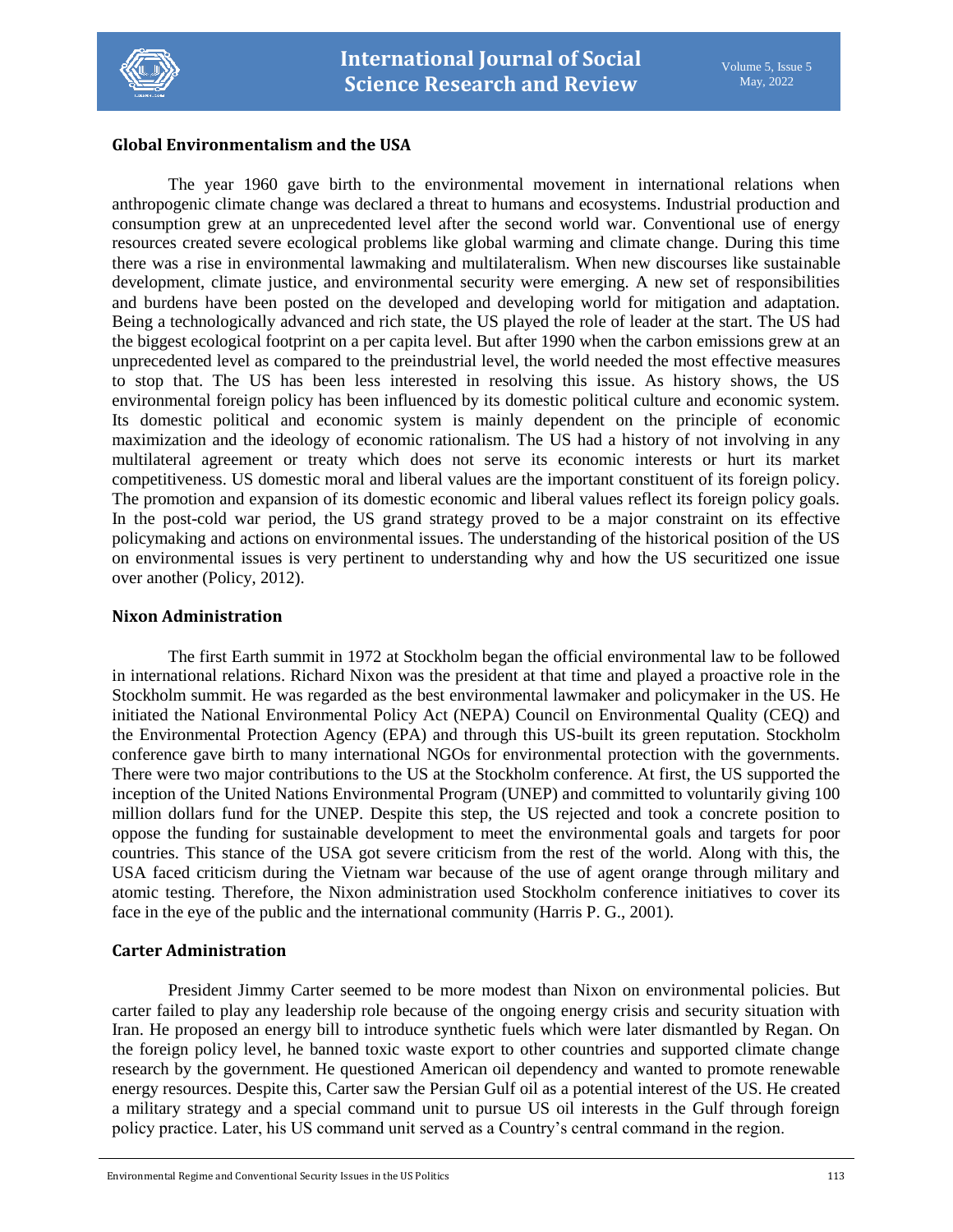

# **Regan Administration**

Soon after joining the office, President Ronald Regan expressed his anti-environmental agenda explicitly. Many environmental regulations which have been made during the previous decade were dismantled by Carter and he removed taxation incentives for renewable energy and cut down the budgets for environmental programs. Carter did not take any advice from CEQ and EPA in energy policy formation throughout his whole period serving the office. On the foreign policy end, he did not put his government in any multilateral agreement on the environment. Because he believed that those agreements were hurting American market competitiveness and a constraint to economic benefits and maximization. During his second term, when scientists found a hole in the ozone layer the US played a leadership role in ozone diplomacy worldwide. The global community gathered the resolving the issue and many agreements like the Vienna Convention for the protection of the ozone layer have been signed and enforced. Chlorofluorocarbons (CFC<sub>s</sub>) release was the major cause of ozone layer depletion, and this substance was used mainly in aerosols. US played a major role to negotiate the alternative for CFC with the whole world. Two big US-based industries Dupont and Allied chemicals started producing alternatives or substitutes for CFC<sub>s</sub> and started selling to the whole world. Through Montreal protocol 1987, compliance was ensured. The Regan administration's leadership role in ozone diplomacy was advantageous to the global environment but solely to the US economy. They played an active role in ozone diplomacy because they favored US economic competitiveness (Eckersley, 2012).

# **Bush Senior Administration**

The strong criticism by the US public of the anti-environmental agenda of Reagan made Bush label himself as a 'green president'. But soon after his promising green regulations, he failed to sustain its position. George Bush served as a vice president in Reagan's administration and deregulated many environmental laws. Bush contributed to the 1992 earth summit on one condition that the US does not have to limit its Greenhouse gas (GHG) emissions as settled in the United Nations framework convention on climate change (UNFCCC) if it is unfavorable to the US economy. Along with this, the Bush administration refused to sign the Convention on Biological Diversity (CBD). Moreover, President Bush promoted US economic ideology at the foreign policy end and American market competitiveness over compliance with environmental regulations.

# **Clinton Administration**

President Bill Clinton and Vice President Al Gore had a good reputation for environmentalism in the history of US politics. Soon after joining the office, Clinton signed the CBD and started the movement to reduce the GHG emissions to return to 1990s levels. The dominant discourses such as 'environment vs economy' were challenged by this government by showing the economic advantages of substituting for green technologies. The most renowned green vice president Al Gore was a great advocate of climate security to be included in the national security domain. In 1992, Clinton faced a failure in accepting the tax bill on fuels by congress because, in elections, both houses were under the republicans. The tax proposal was the original scheme to reduce the GHG emissions to the 1990 levels but unfortunately, the US has failed to achieve it. Senate was dominated by Republicans who strongly opposed the Kyoto Protocol in 1997 because of the ban on coal production. American private fossil fuel industry invested 13 million dollars in a campaign to build public opinion against the Kyoto protocol by showing the economic disadvantages of the agreement to the individual level. The US was concerned about the differentiation of burdens shared by the developed and developing states. They advocated that an equal share of the burden must be put on both sides. Developing states had so much less ecological footprint per capita basis and they were mostly not even industrialized. However, Al Gore negotiated with both parties on this matter and made America's commitment that it will cut down its emissions by 7 percent by 2008-12. Kyoto mechanisms such as clean development mechanism (CDM), Joint Implementation (JI), and carbon trading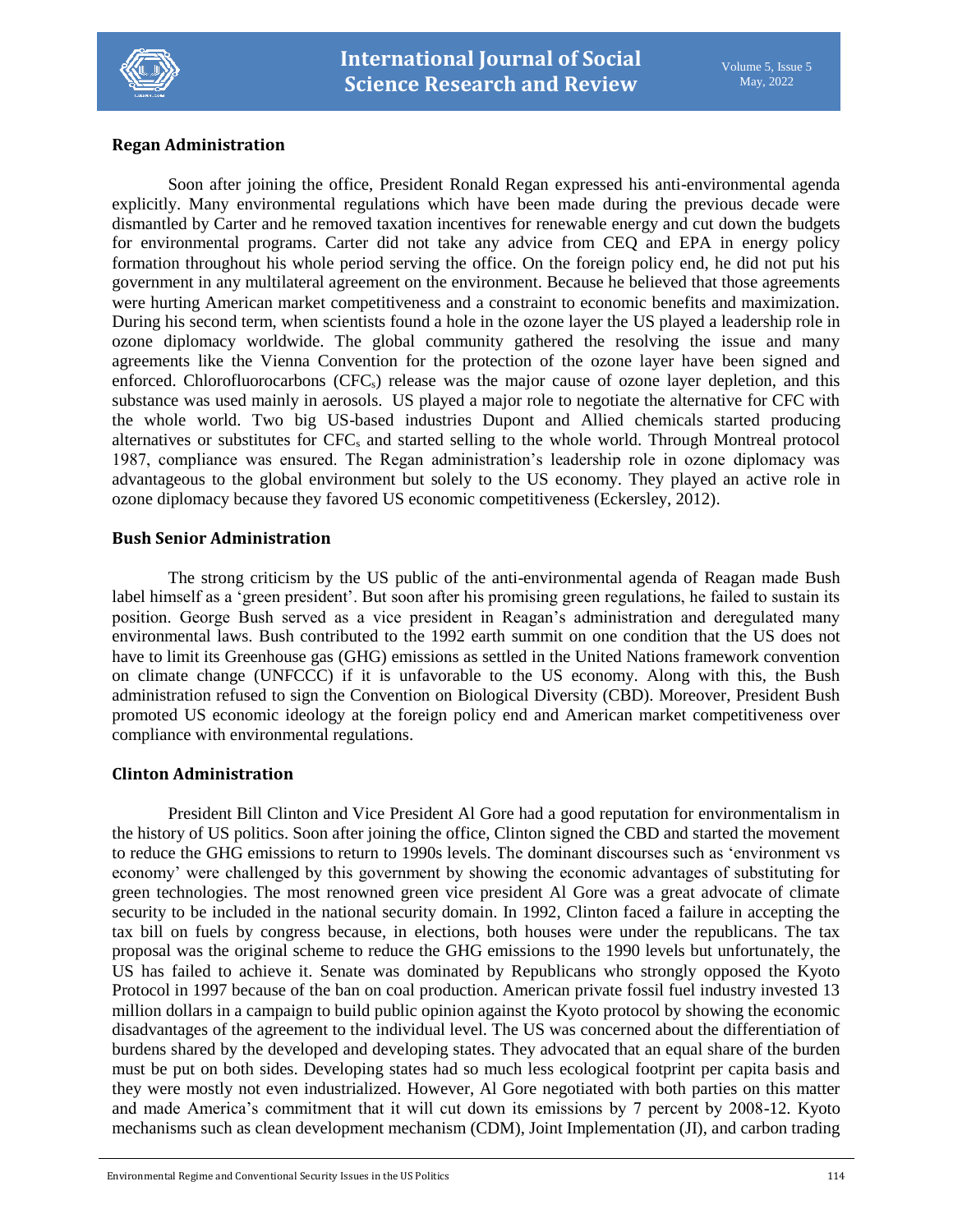

have largely been compromised which gave the US great leverage to achieve its GHG goals. On the foreign policy front, the Clinton administration had failed to achieve any progress on climate control and failed to achieve ratification for the Kyoto protocol and CBD during its tenure. This is because of the strong opposition of the fossil fuel industry and hostile congress. (paterson, 2009)

### **Bush Junior Administration**

President Bush joined the office with the pure business and economic maximization agenda by any means and rolled back many environmental regulations while starting his presidential journey. He strongly rejected the climate alliances and denies the ratification of the Kyoto protocol. The Bush administration was also the worst denier of climate science and global warming and rejected emissions reductions, carbon trading schemes, carbon taxes, and targets for renewable energy. Through its climate policies, he rosed the 7 percent carbon cut allocation to 18 percent by 2012, though, it was never achieved. By incorporating the energy policy act, the Bush administration provided subsidies to oil and gas drilling and cut down the previous regulations on drilling limits and prevention. 56 percent of the US oil supply was coming from the Middle East. To secure the oil supply from that region, the US required a strategic presence in that region. The Bush administration was overwhelmingly involved in the war on terror and the Iraq war. In 2006, the cost of the Iraq war was much more than the cost needed for compliance with the Kyoto protocol. US economy and military infrastructure are highly dependent on the foreign supply of oil, so the military presence in the Persian Gulf which is oil-rich served the US oil interests in that era. Despite investing in renewables, the US was investing in wars in the name of spreading democracy, peace, and liberal values in authoritarian regimes. The Bush-Cheney foreign policy served the US oil addiction and rejected the use of renewable sources. They denied that oil was the motive or US interest behind the Iraq war, but they got access to Iraq's oil fields. They have spent huge money on the Iraq war, what they have gotten from the war if not for access to the oil fields? (Hale, 2010)

#### **Obama Administration**

President Obama included climate change as a prior issue and allocated a budget for renewables at the domestic level. On the advice of EPA, he once again declared GHG as a pollutant and took the initiative to control its emissions. Because of the failure of gaining support from the senate, the cap-andtrade bill was not passed. The Global financial crisis (GFC) caused a high unemployment rate in the US which led to the movement against climate change regulations and energy bills. At the international level, Obama committed to cutting down US emissions to 80 percent by 2050. There was an IPCC report which strictly warned the international community to cut down emissions to 25 to 40 by 2020 or else get ready for the devastating effects of climate change in the near 2050. A congressional bill in 2009, committed to cutting down its emissions by only around 3 to 4 percent. Since the industrial revolution, the US had the largest carbon footprint as it emitted around 30 percent of the whole world's carbon and is the biggest per capita emitter. As compared to China, the US was four to five-time larger. Obama's predecessor rejected the common but differentiated responsibilities, which Obama has accepted rhetorically but in the mitigation process, they adopted those mechanisms which favored their domestic economy rather than the environment. Obama used the rhetoric of climate leadership of the US, but the administration continued not to pursue effective actions on the issue and was involved in the military interventions and continuity through foreign policy. A huge amount of money was spent on the war on terror. (Harris P. G., 2009)

#### **Trump Administration**

Donald Trump came to office with a complete and clear anti-environmental agenda and he was the worst denier of climate science and scientific projections regarding it. He generated discourses like 'climate change is fake', and 'prophets of doom', and made identities of others by using discourses like 'climate change hoaxsters' etc. He made major catastrophic changes in environmental regulations within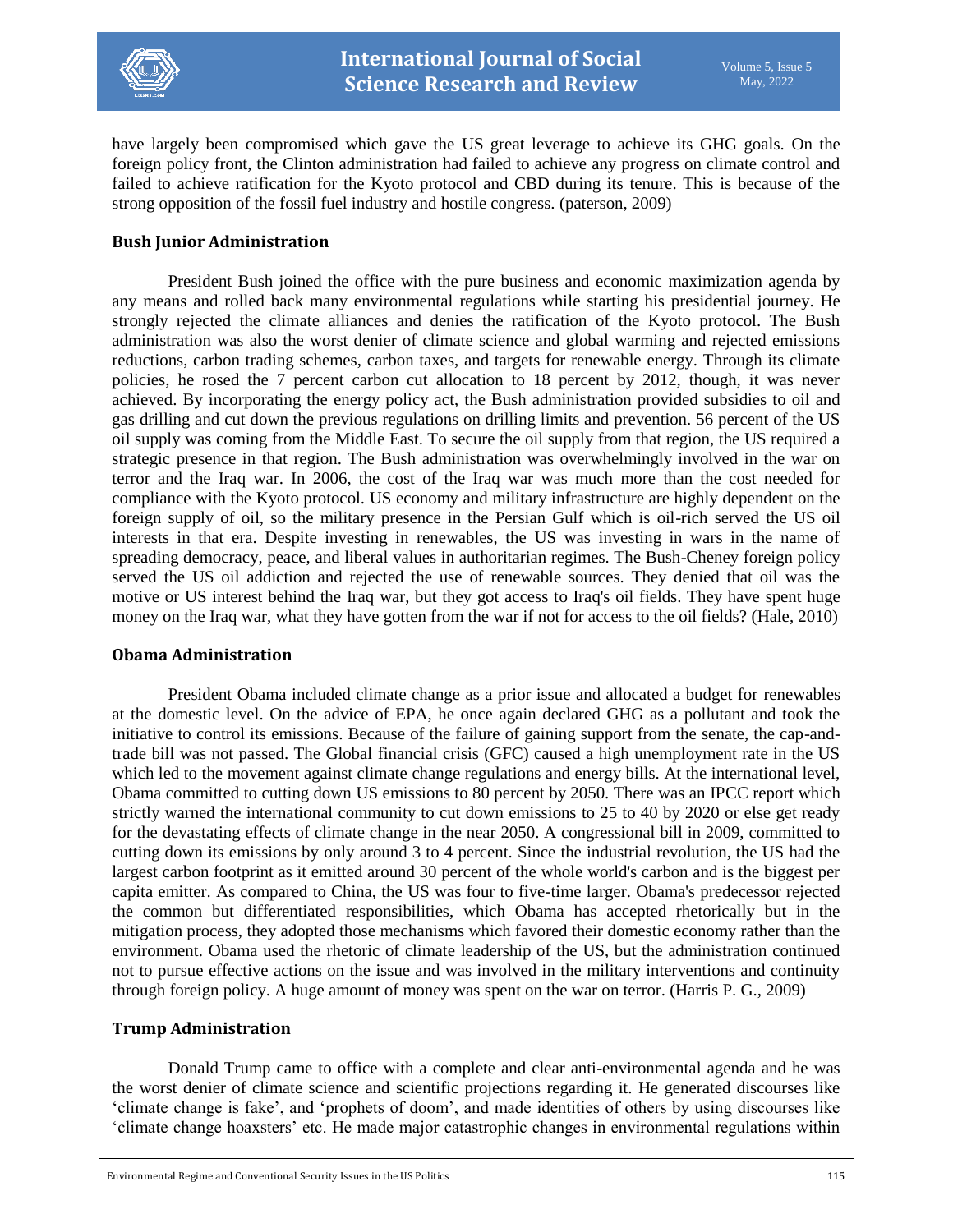

his first 18 months. He appointed the best climate change deniers to the key positions such as he appointed Scot Pruitt as the head of EPA and annulled the climate action plan. The administration allowed fossil fuel combustion such as oil, which is a major source of global  $CO<sub>2</sub>$  emissions, and declared that the 'war on coal is over. They allowed offshore water for the drilling of oil and reduced the standards for automobile fuel efficiency. Soon after joining the office, Trump cut down the budget of EPA by onethird, funding for IPCC, and fund for developing states to meet their green targets. Withdrawal of the Paris agreement made the US, the only state who is against or an enemy of the environmental regime. The two most dangerous hurricanes gave a trillion dollars loss to the American economy and a huge infrastructure loss. But still, the Trump administration removed climate change from national security issues. (Antonella Napolitano, 2019)

# **Climate Discourses Under Trump Administration**

The Obama administration generated a flow of information regarding climate projections on official websites like EPA. But in the Trump era, the same platforms were showing a different kind of information with a skeptical view of climate change and global warming. Trump expressed his skeptical concerns about climate change even before getting elected. For instance, he said climate change is a 'hoax' in more than 100 posts on Twitter. Scientific knowledge regarding climate projections on the most visited website EPA has been changed, reproduced, and represented in such a way that a new manipulative narrative must be built for justification of actions taken by this government. The public engages with EPA websites to get environmental reports, laws, scientific information, and government strategies to tackle the issue of climate change. At first, very limited reports and data were published on the website regarding climate change. Secondly, in the Trump era, the EPA website does not show climate change on the tabs of main environmental issues. Moreover, in the Obama era, the climate section was showing the internationally reviewed research but under the Trump era, all the important scientific research has been removed. It is a fact, as presented by IPCC and various scientists to achieve sustainable development goals, and to stop climate change, an active level of human participation is required from the private and public levels. But on the new EPA website, it was represented that there is no need for active participation from the public, but it is an issue that must be resolved by governments (Antonella Napolitano, 2019).

Considering the above discussion, it can be concluded that the role of US foreign policy in global environmentalism is very limited and more alarming. The US leadership did not take the issues of the environment as a threat to global security instead, they have protected their economic competitiveness and secured their hegemonic role in the world through making military presence everywhere. The domestic political culture of the US had a tremendous influence on its environmental policy. For instance, the Republican-controlled congress rejected to ratification of many key agreements on the environment such as the Kyoto protocol and Cartagena protocol. In the post-cold war period, the US strategy was to protect its material interest and preserve its hegemonic status through foreign policy practice rather than playing a proactive role in environmentalism. The US spent huge money on interventions such as the war on terror and the Iraq war. While on the other hand, the US rejected the funding and budgets to tackle climate change. Then there is a critical question is rising why does the US consider war a security threat and rejected climate change mitigation and adaptation?

# **Constraints of the US Environmental Foreign Policy**

The above debate and overview of the historic position of the US on environmental foreign policy depict that the US presidents does not have the ultimate authority to make direct decisions on foreign policy. The state department of the US, EPA, and most importantly, Congress is playing a pertinent role in building the environmental foreign policy of the US. Ratification of any treaty cannot be achieved without the senate. It has the power to accept or reject any legislation bill, tax initiatives, energy policies,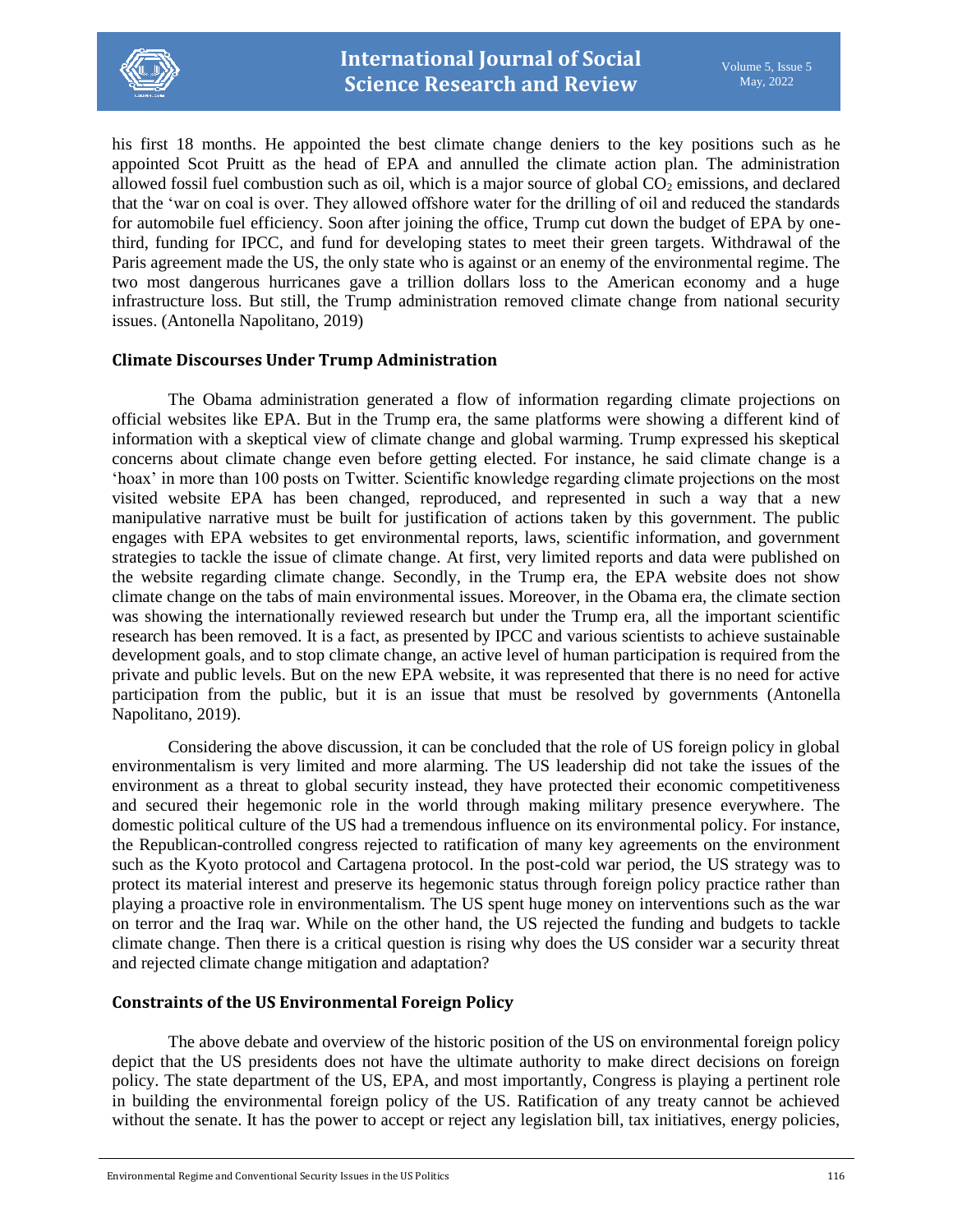

and budget spending. The domestic institutions of US politics serve the ideology of economic rationalism rather than climate justice; therefore, it is very difficult that a pro-environmental agenda came out of the US. Secondly, the American culture and values are not favorable to addressing the environmental issue in a way that they are reluctant to change the dominant economic structures they got from the ideology of capitalism. Which are based on the industrial economy which again is a big source of GHG emissions and exploitation of nature. Different interest groups and lobbyists are working in the US to protect the oil and coal industry which contributes billions and billions of dollars to the US economy. These interest groups do not want renewables or any kind of substitutes. These key interests' groups influence the policymaking on international agreements on the environment because they have the largest share in the economy and would stop economic activities if their interests are not served. Finally, US Foreign policy on the environment cannot be isolated from the strategic and economic interests of the state. Nixon has shown a leadership role in the first Earth summit which is deeply connected to the Vietnam war as they must save their face from criticism. President Bush's environmental agenda cannot be separated from the war on terror and the energy strategies of the US because of the high dependency on energy resources. In the Obama era, there was a global financial crisis that influenced his foreign policy on climate change (Harris, 2000).

All the above arguments built a historical background of the reason behind the anti-environmental foreign policymaking. This discussion will now further be elaborated in the following section within the post-cold war context. The end of the cold war was a turning point in global politics and for the world order. Post-cold war global politics changed the environmental regime. After the collapse of the Soviet Union, the US became the sole superpower and extended its zone of influence in changing geopolitical situations. The US took full advantage of its hegemonic position to shape environmental diplomacy through American exceptionalism. Throughout the history of the environmental regime, the US engaged itself in environmental multilateralism when there are no constraints to its economic and military interests. They ratified those agreements which they suspected a benefit or less threat to their economic superiority such as ozone diplomacy, creation of UNEP, protection of whales, oceans, toxic wastes, etc. But after the cold war when greenhouse gas concentrations grew unprecedently and the world needs more concrete and effective steps for mitigation and adaptation, the US opposed the key environmental agreements such as Kyoto and Cartagena. On the other hand, the US was proactively pursuing its foreign policy to make sure its military presence in the Middle East, Africa, Gulf seas, and Asia through intervention in many states by declaring a direct security threat to the American people. US politics considered war as a security threat and legitimized its right to intervene but how they are doing to make it look legal? (paterson, 2009)

In the coming section, the reason will be briefly explained why the US has chosen War as a top security issue and neglected global and transboundary environmental issues. Which have the potential to cause more deaths and more destruction of infrastructure and economies throughout the world. Eventually, it will cost more to rebuild, resettle, and cost millions of lives as compared to the war on terror or other military interventions under the name of promoting peace. Which issue should be considered as a security threat or which issue is a direct threat to the American economy, infrastructure, and people; climate change, or 'the war on terror?

The reason behind the prioritization of war or considering it as a top security issue with the noninclusion of climate change in the national security domain will be explained in the light of long-term objectives and strategies of US foreign policy.

# **US Economic Ideology, Hegemony, Oil, and Climate Change**

The US's long-term objectives, goals, and strategies of foreign policy are to create a world order which is favorable to its ideological and economic supremacy. Most importantly to play a world hegemon by promoting its moral, liberal, cultural, and economic values across the globe. Unfortunately, US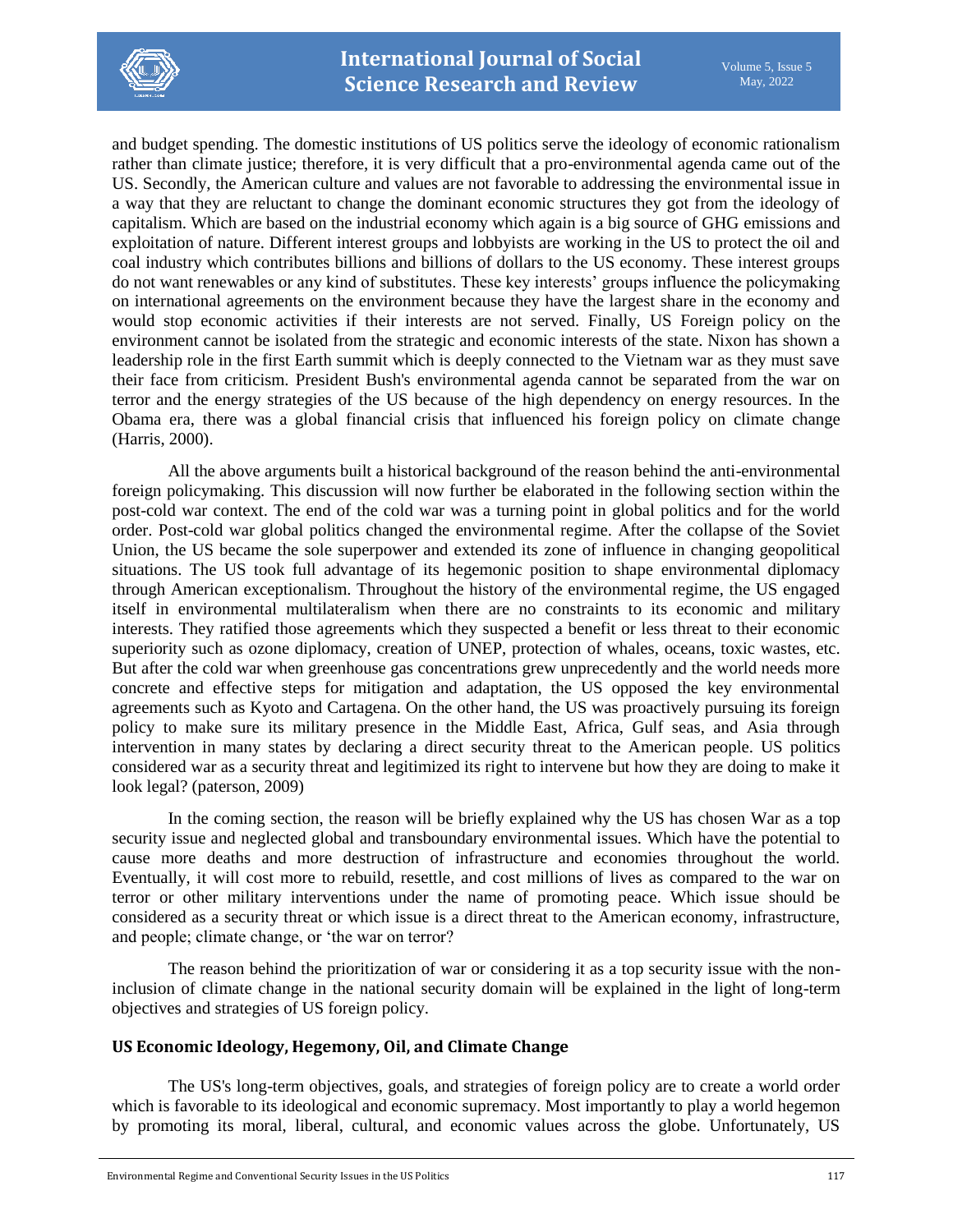

environmental policy does not serve any part to achieve it. Robert Falkner an associate professor of IR in LSE in his book 'International Environmental Politics' stated that "unlike, trade and monetary policy, environmental policy has never been central to US effort to create international order". After the cold war, the emerging environmental regime became a limit or constraint to the US foreign policy objectives. Moreover, it raises the question that in the post-cold war period why climate change does not become a security threat to the US, and why the US did not go for alternative renewable energy resources? US economic system is based on energy-intensive mechanisms and its economic neoliberal model was a major hurdle for environmental regulations. From the cold war till now, the US foreign policy goal was to create military and economic hegemony, expand capitalism, and economic neoliberalism with the installation of pro-democratic governments, especially in the Middle East and Africa. Unluckily, environmentalism was the least concern of US foreign policy (Falkner, 2008).

At first, addressing the issue of climate change requires the integration of environmental laws and regulations in every sphere of policymaking and decision-making. The US has failed to achieve it because of several reasons which were discussed before. One of the pertinent reasons is the following: the capitalist system is based on the ideology of neoliberalism which advocates the systematic use of resources and energy but conventional energy resources such as oil and coal are increasing the number of greenhouse gases per unit of GDP. The planted ideology of the neo-liberal economy after the second world war and especially in the post-cold war era strongly rejected ecological sustainability and climate justice. The other reason is the privatization of sources of production that entrepreneurs are free to use as many resources as they want. The strong interest groups interfere in environmental policymaking and oppose the alternatives for conventional energy resources. The American lifestyle which is highly dependent on technological production and consumption has never been compromised for the sake of the sustainability of climate.

# **Neo-Liberal International Relations and Ecology**

The global economy's working is based on the liberal international relations which have shaped the material and natural basis of economies. The material conditions which generated the decision-making through institutions about nature largely neglected the structure of human societies and especially the structure provided by the neo-liberal economy such as capitalism. Realists tried to explain this structure concerning state power on a material basis. They have argued that the state has every right to exploit nature if the resources backing the state's military strengths and soft power. Liberal thinkers and theorists explained that there is a material interdependence among states and viewed the relationship only through an economic lens in which natural resources are declared abundant. Constructivists and poststructuralists took the discourses and ideas in manufacturing the state's interests and took discourses in constructing reality. For instance, it is through the discourses that 'materialism' penetrated international politics and the global economy which led to the exploitation of nature at an unprecedented level. Many scholars believe that it was the discourses of liberalism that resulted in the exploitation of natural resources and nature. Similarly, the discourses would lead to adopting policies and practices with a change in material conditions which would cause the management of nature in a more appropriate way or in a way that is not harmful to human lives. (ovadio, 2016)

# **Oil and Blood**

Secondly, at the domestic level, the US has coal reserves in twenty-six states. Fifty-six senators came from those states who are responsible for the employment and good lifestyle of their people. Therefore, they directly influence energy policies. The US economy runs on industrialization and a major part of its dollars are coming from the military-industrial complex. The foreign policy goal of the US was to get cheaper fossil fuels as they are the input for such an economy and MIC. Hence, they must sustain or build the military hegemony in the potential regions (Harris P. G., 2001). On the foreign policy front, the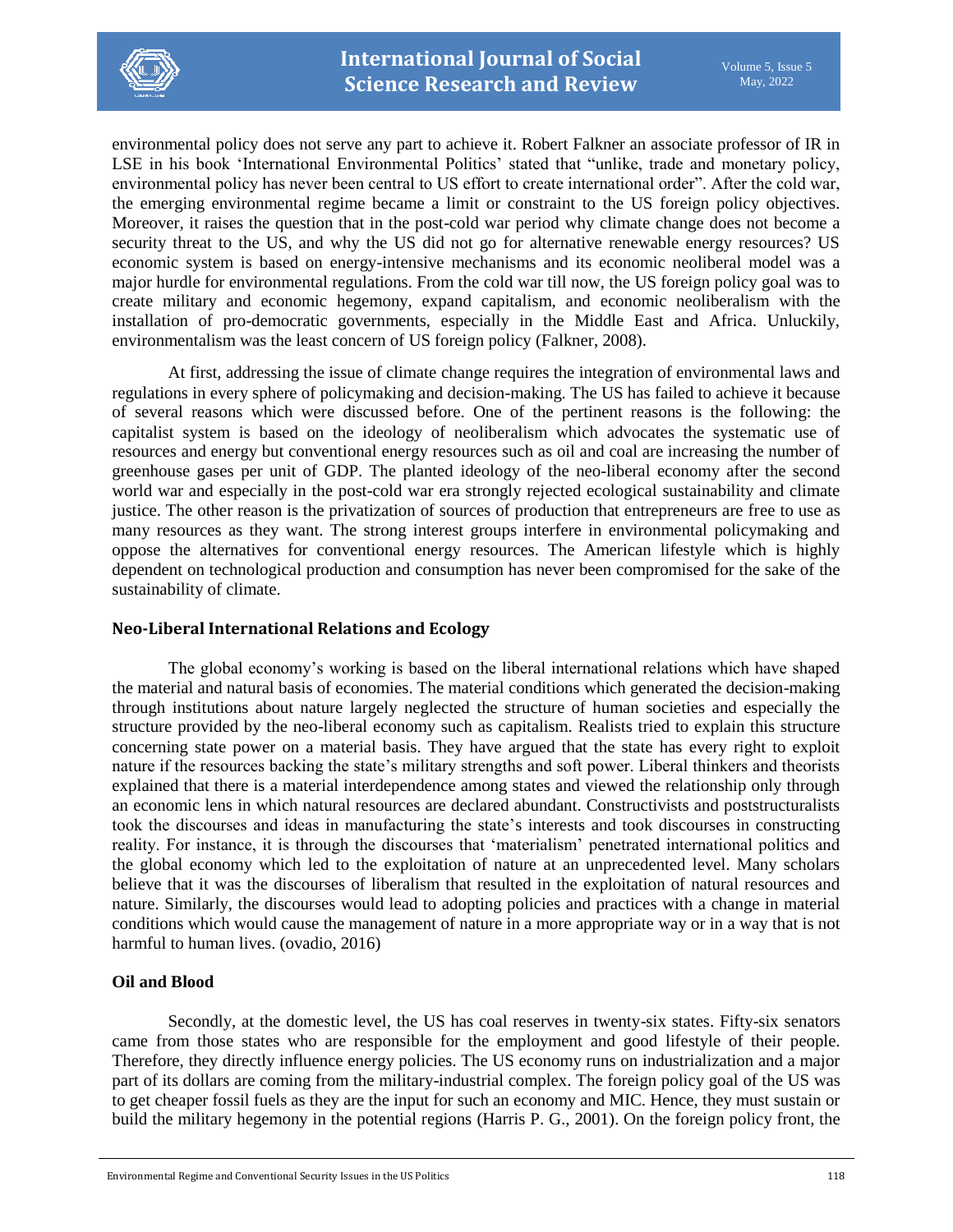

objectives of the US were to get access to the cheaper oil fields because oil is the major source of growth for the American economy and hegemony. Oil is the basic source of the US military apparatus and during the cold war, oil was a major strategic resource for the success of the containment policy against the Soviets. Robert Keohane stated that "In a material sense, oil was at the center of the redistributive system of the American hegemony". This all makes sense for the presence of American troops and military interventions in the Middle East during the cold war and post-cold war periods. American's offered strategic support to Saudi Arabia in exchange for access to the oil reserves of Saudi. The oil industry of the US has been integrated or become a strong component of the US hegemonic role in the Middle East (Bromley, 1991). Oil serves the US Petro-military industrial complex which generates wars and sells weapons to the states who are fighting the war. The market is being through because most of the efficient weaponry is coming out of the US. Through war interventions, the US intended to change the regimes which they declared 'evil or 'rouge' or threat to the democratic world. The authoritarian regimes or any other form of government except the pro-democratic government cannot serve its neoliberal economic agenda. Eventually, creating a democratic world community is preserving moral and economic superiority. Similarly, military interventions like the Iraq war were not justified based on the removal of weapons of mass destruction (WMDs) but the purpose was to get access to the oil field Of Iraq. In the post 9/11 scenario, the emerging threat perception of terrorists has extended the role of the US in eliminating terrorism, establishing a pro-democratic regime, and the spread of capitalism. Along with the oil opportunity in the Middle East once again. President Bush's junior' administration gave the reason for American intervention in Iraq that, the US was going for the removal of the 'evil' Saddam regime, and terrorists possessed the weapons of mass destruction which is a direct threat to the US. So, there is an immediate need to eliminate the threat of the invasion of Iraq. The invasion also puts Americans in the restructuring of Iraq's oil industry which had been nationalized because of the OPEC oil crisis. Restructuring of Iraq's oil industry gave access to US-based multinational corporations in the field. (Bromley, 1991)

# *Conclusion*

If there is something to be learned from the US environmental foreign policy and its history of foreign interventions then it is that US domestic political culture, its values, norms, and neo-liberal ideology as the spread of capitalism are the considerable elements in the understanding of foreign policy behaviors. The US foreign policy practice protected its hegemony, economic ideology, and petroleum dependency while negating environmentalism and substitutes for conventional energy generations. Notwithstanding, these continuities and changes in the US foreign policy make such an analysis: US foreign policy objectives are committed to the expansion of economic neo-liberalism. The US uses oil to sustain its economic competitiveness and the military-industrial complex. To fulfill such a foreign policy goal, the US took War as a top security issue with the help of the construction of favorable discourses. The US has used oil as a strategic commodity to sustain its hegemonic role in the world (klare, 2004). The US role in environmental multilateralism cannot be analyzed without considering the role of the domestic legislative body such as congress and domestic economic policies. The other finding is that in the post-cold war period, the environmental threats remained a constraint on the US grand strategy. Furthermore, the US should move toward renewable sources for the energy generations and leave behind its 'carboniferous' economy.

# *References*

Antonella Napolitano, M. C. (2019). Trump is erasing climate change... language A corpus assisted critical discourse analysis of the US online environemnt communications under obama and trump. *Lingue e Linguaggi*, 148-165.

Bromley, S. (1991). *American Hegemony and World OIl.* pennsylvania: Cambridge University press.